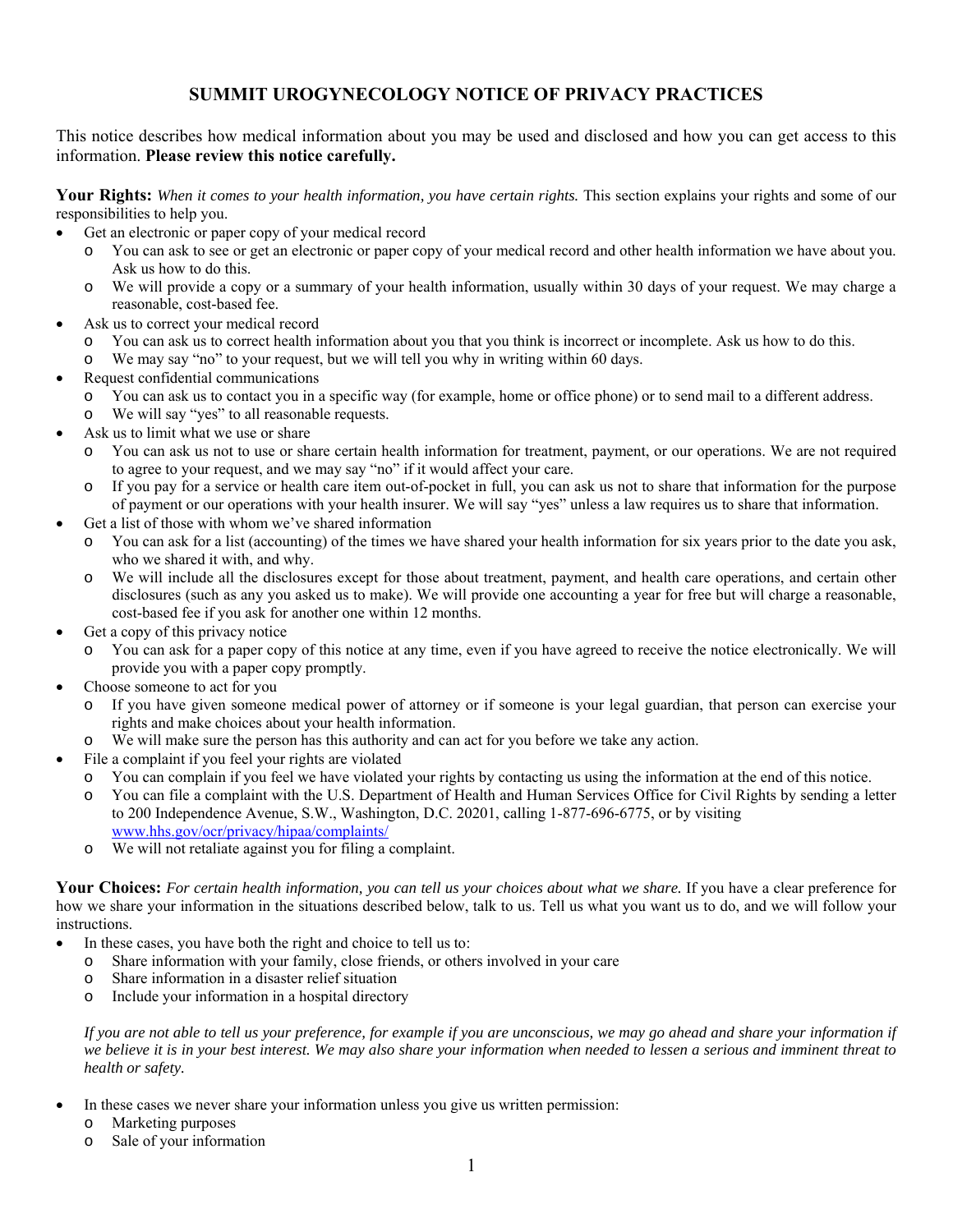- o Most sharing of psychotherapy notes
- In the case of fundraising:
	- o We may contact you for fundraising efforts, but you can tell us not to contact you again.

**Our Uses and Disclosures:** *How do we typically use or share your health information?* We typically use or share your health information in the following ways.

- Treat you
	- o We can use your health information and share it with other professionals who are treating you.
	- o *Example: A doctor treating you for an injury asks another doctor about your overall health condition.*
- Run our organization
	- o We can use and share your health information to run our practice, improve your care, and contact you when necessary.
	- o *Example: We use health information about you to manage your treatment and services.*
- Bill for your services
	- o We can use and share your health information to bill and get payment from health plans or other entities.
	- o *Example: We give information about you to your health insurance plan so it will pay for your services.*

*How else can we use or share your health information?* We are allowed or required to share your information in other ways – usually in ways that contribute to the public good, such as public health and research. We have to meet many conditions in the law before we can share your information for these purposes.

- Help with public health and safety issues
	- o We can share health information about you for certain situations such as:
		- **Preventing disease**
		- Helping with product recalls
		- Reporting adverse reactions to medications
		- Reporting suspected abuse, neglect, or domestic violence
		- Preventing or reducing a serious threat to anyone's health or safety
- Do research
	- o We can use or share your information for health research.
- Comply with the law
	- We will share information about you if state or federal laws require it, including with the Department of Health and Human Services if it wants to see that we are complying with federal privacy law.
- Respond to organ and tissue donation requests
	- o We can share health information about you with organ procurement organizations.
- Work with a medical examiner or funeral director
- o We can share health information with a coroner, medical examiner, or funeral director when an individual dies.
- Address workers' compensation, law enforcement, and other government requests
	- o We can use or share health information about you:
		- For workers' compensation claims
		- For law enforcement purposes or with a law enforcement official
		- With health oversight agencies for activities authorized by law
		- For special government functions such as military, national security, and presidential protective services
- Respond to lawsuits and legal actions
	- o We can share health information about you in response to a court or administrative order, or in response to a subpoena.

For more information see:

www.hhs.gov/ocr/privacy/hipaa/understanding/consumers/index.html

#### **Our Responsibilities**

- We are required by law to maintain the privacy and security of your protected health information.
- We will let you know promptly if a breach occurs that may have compromised the privacy or security of your information.
- We must follow the duties and privacy practices described in this notice and give you a copy of it.
- We will not use or share your information other than as described here unless you tell us we can in writing. If you tell us we can, you may change your mind at any time. Let us know in writing if you change your mind.

#### For more information see:

www.hhs.gov/ocr/privacy/hipaa/understanding/consumers/noticepp.html**.**